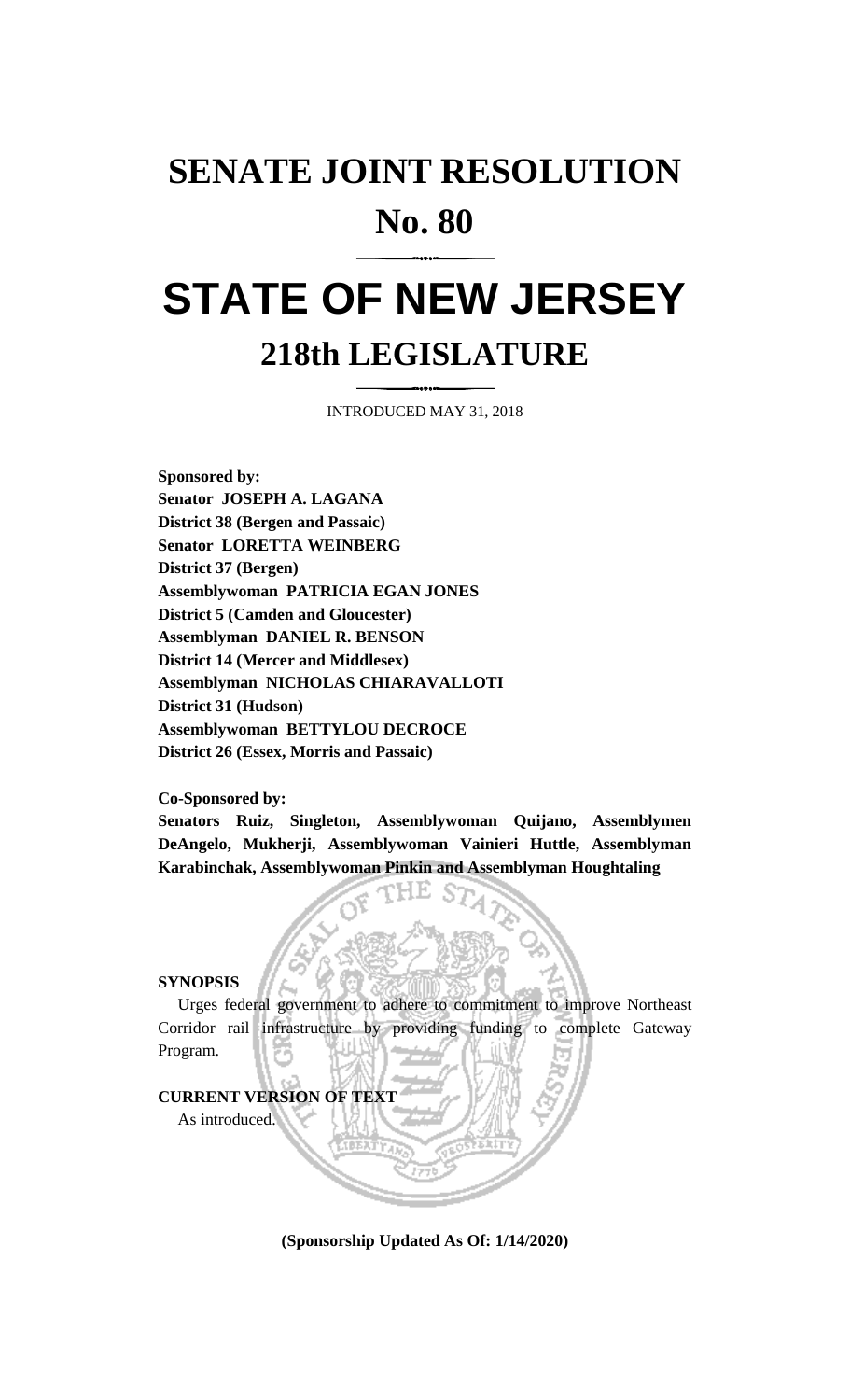```
2
```
 **A JOINT RESOLUTION** urging the federal government to adhere to its commitment to improve Northeast Corridor rail infrastructure by providing half of the funding to complete the Gateway Program. **WHEREAS,** The Northeast Corridor (NEC) is the rail backbone of the Northeast region, serving 800,000 riders and various industries on 8 2,000 commuter, intercity, and freight trains each day; and **WHEREAS,** In the "Passenger Rail Investment and Improvement Act of 2008," Congress improved coordination along the NEC by directing the Secretary of Transportation to establish the Northeast Corridor Commission (Commission) to promote cooperation and to advise Congress on NEC policy; and **WHEREAS,** The Commission's work has allowed regional leadership to stabilize the NEC and to pursue future growth; and **WHEREAS,** In 2011, plans for the Gateway Program were unveiled, which sought to provide strategic rail infrastructure improvements in order to improve existing services and increase capacity for passenger trains running beneath the Hudson River; and **WHEREAS,** The Commission's April 2018 annual report noted that, although some progress has been made along the NEC, key investments are still needed, including advancement of various components of the Gateway Program, such as Portal Bridge North and the Hudson River Tunnel project; and **WHEREAS,** That report also noted that without additional federal funding, these important repair and replacement projects cannot advance to the next stage of development and construction; and **WHEREAS,** In 2003, the existing trans-Hudson rail tunnels reached peak capacity, necessitating the commencement of plans to build additional tunnels to accommodate future growth in ridership; and **WHEREAS,** The need for additional tunnels only grew stronger when the existing tunnels incurred damage from flooding during Superstorm Sandy in 2012; and **WHEREAS,** Workers who ride and rely on the NEC contribute \$50 billion annually to the United States economy; and **WHEREAS,** A loss of NEC transit service is estimated to cost the United States economy \$100 million for just a single day; and **WHEREAS,** Amtrak's former President and CEO, Joseph Boardman, stated that the "Gateway Program is essential to ensuring safe and reliable mobility for the region's rail passengers;" and **WHEREAS,** In 2015, federal officials agreed to pay half the costs of funding the Gateway Program, including the Hudson River Tunnel project and upgrades to New Jersey rail infrastructure; and **WHEREAS,** In June 2017, state and federal authorities completed planning and environmental review for the construction of new rail tunnels between New Jersey and New York; and **WHEREAS,** The Hudson River Tunnel project must be completed prior to the closure of the existing tunnels, because a reduction from the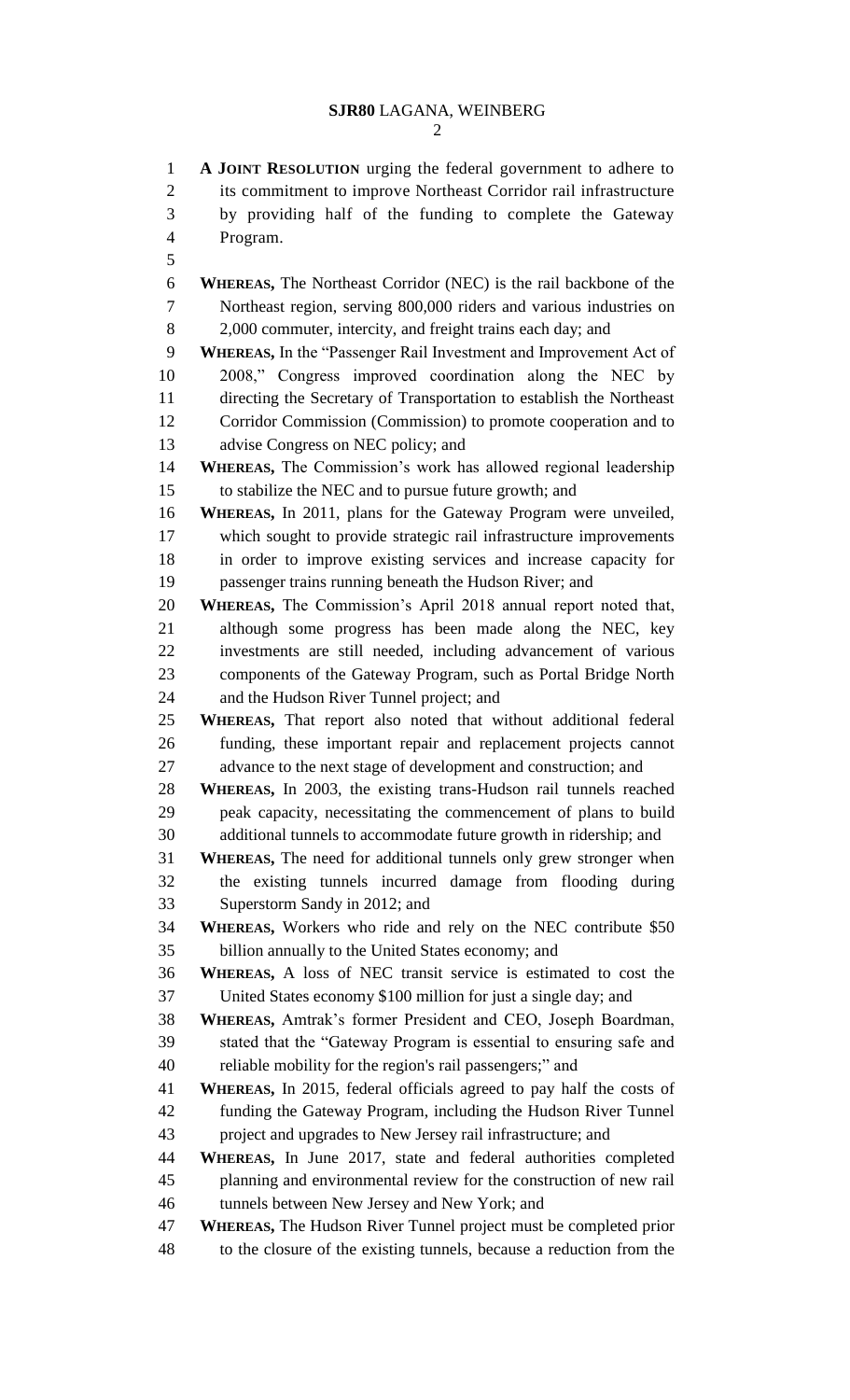#### **SJR80** LAGANA, WEINBERG

 existing two tunnels to one tunnel would lead to a prohibitive 75 percent reduction in the number of trans-Hudson trains during peak ridership hours; and **WHEREAS,** Additional funding is required to proceed to the construction phase of the Hudson River Tunnel project, but President Trump has personally intervened to block Congress from funding this crucial domestic infrastructure project; and **WHEREAS,** The federal government is obligated to meet its commitments to the State of New Jersey, the State of New York, and the passengers and industries that rely upon the seamless operation of rail lines along the Northeast Corridor; now, therefore, **BE IT RESOLVED** *by the Senate and General Assembly of the State of New Jersey:* 16 1. The Governor and the Legislature of New Jersey respectfully urge the United States Congress and the President of the United States to adhere to the federal government's commitment to improve the reliability of Northeast Corridor rail infrastructure by providing half of the funding required to complete the Gateway Program. 2. Copies of this resolution, as filed with the Secretary of State, shall be transmitted by the Clerk of the General Assembly or the Secretary of the Senate to the President of the United States, the Majority and Minority Leaders of the United States Senate, the Speaker and Minority Leader of the United States House of Representatives, and each member of Congress from this State. 3. This joint resolution shall take effect immediately. STATEMENT This resolution respectfully urges the United States Congress and the President of the United States to adhere to the federal government's commitment to improve the reliability of Northeast Corridor rail infrastructure by providing half of the funding required to complete the Gateway Program. The Gateway Program, which seeks to improve existing service and increase capacity for passenger trains running beneath the Hudson River, is essential to ensuring safe and reliable mobility for the Northeast Corridor's rail passengers. The Northeast Corridor is the rail backbone of the Northeast region and serves 800,000 riders and various industries on 2,000 commuter, intercity, and freight trains each day. Recognizing that current infrastructure assets crossing the Hudson River have already been pushed beyond their useful lives, federal officials agreed in 2015 to pay half of the costs